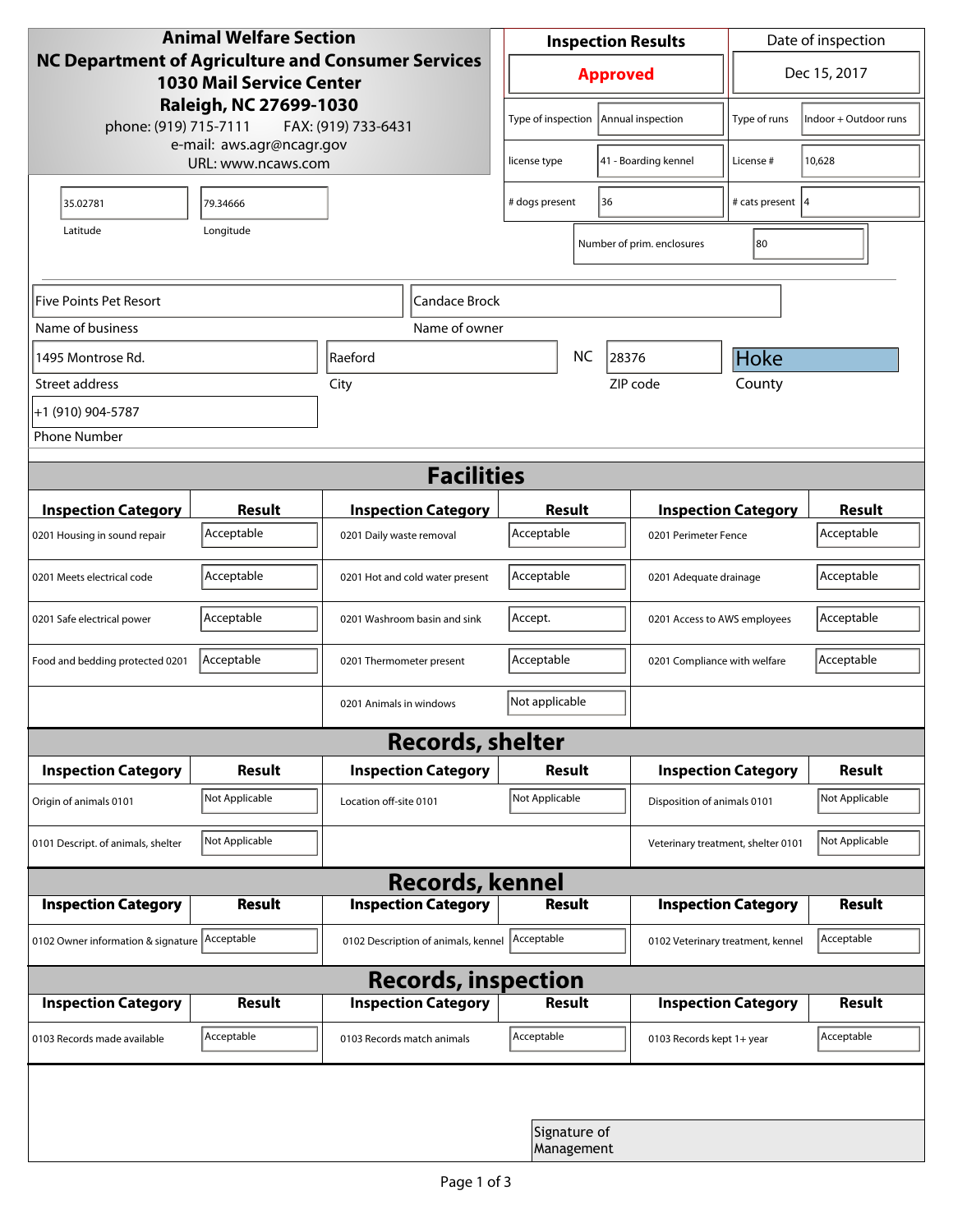| <b>Animal Welfare Section, NCDA&amp;CS</b> |                |                                                             | <b>Inspection Results</b>  |                                     | Date of inspection |                |  |  |
|--------------------------------------------|----------------|-------------------------------------------------------------|----------------------------|-------------------------------------|--------------------|----------------|--|--|
| Inspection Report, continued               |                |                                                             | <b>Approved</b>            |                                     | Dec 15, 2017       |                |  |  |
|                                            |                |                                                             |                            |                                     |                    | <b>NC</b>      |  |  |
| <b>Five Points Pet Resort</b>              |                | <b>Candace Brock</b>                                        |                            | Raeford                             |                    |                |  |  |
| <b>Indoor facilities</b>                   |                |                                                             |                            |                                     |                    |                |  |  |
| <b>Inspection Category</b>                 | Result         | <b>Inspection Category</b>                                  | Result                     | <b>Inspection Category</b>          |                    | <b>Result</b>  |  |  |
| 0202 Ambient temperature, indoor           | Acceptable     | 0202 Ventilation, indoor                                    | Acceptable                 | Acceptable<br>0202 Lighting, indoor |                    |                |  |  |
| 0202 Imperv./Sanitary surf., indoor        | Acceptable     | 0202 Drainage, indoor                                       | Acceptable                 |                                     |                    |                |  |  |
| <b>Outdoor facilities</b>                  |                |                                                             |                            |                                     |                    |                |  |  |
| <b>Inspection Category</b>                 | Result         | <b>Inspection Category</b>                                  | Result                     | <b>Inspection Category</b>          |                    | <b>Result</b>  |  |  |
| 0203 Impervious surfaces, outdoor          | Acceptable     | 0203 Housing, 1 per animal                                  | Not Applicable             | 0203 Protection from elements       |                    | Acceptable     |  |  |
| 0203 Owner advised, outdoor                | Not Applicable | 0203 Drainage, outdoor                                      | Acceptable                 |                                     |                    |                |  |  |
| <b>Primary enclosures</b>                  |                |                                                             |                            |                                     |                    |                |  |  |
| <b>Inspection Category</b>                 | Result         | <b>Inspection Category</b>                                  | Result                     | <b>Inspection Category</b>          |                    | <b>Result</b>  |  |  |
| 0204 Drainage prev. cross contam.          | Acceptable     | 0204 Fence height >= 5 feet                                 | Acceptable                 | 0204 1:10 ratio, person: human      |                    | Not Applicable |  |  |
| 0204 Surf. impervious to moisture          | Acceptable     | 0204 Enclosure is escape proof                              | Acceptable                 | 0204 Cats, $>=$ 4 sq. ft. / adult   |                    | Acceptable     |  |  |
| 0204 Prevent contact with wood             | Acceptable     | 0204 Solid resting surface                                  | Acceptable                 | 0204 Cats, $<= 12$ / enclosure      |                    | Not Applicable |  |  |
| 0204 Enclosures in sound repair            | Acceptable     | 0204 Cats, raised resting surface                           | Acceptable                 | 0204 Cats, 1 litter pan / 3 adults  |                    | Acceptable     |  |  |
| 0204 Size of enclosure                     | Acceptable     | 0204 Dogs, supervision if > 4                               | Not Applicable             |                                     |                    |                |  |  |
|                                            |                | <b>Feeding</b>                                              |                            |                                     |                    |                |  |  |
| <b>Inspection Category</b>                 | <b>Result</b>  | <b>Inspection Category</b>                                  | Result                     | <b>Inspection Category</b>          |                    | <b>Result</b>  |  |  |
| 0205 Feeding, 1x / day, adult              | Acceptable     | 0205 Feeding, 1 bowl / adult                                | Acceptable                 | 0205 Feeding, commercial food       |                    | Acceptable     |  |  |
| 0205 Feeding, bowl in good repair          | Acceptable     | 0205 Feeding, quality food                                  | Acceptable                 | 0205 Feeding, bowl is protected     |                    | Acceptable     |  |  |
| 0205 Feeding, 2x / day, young              | Acceptable     |                                                             |                            |                                     |                    |                |  |  |
|                                            |                | <b>Watering</b>                                             |                            |                                     |                    |                |  |  |
| <b>Inspection Category</b>                 | <b>Result</b>  | <b>Inspection Category</b>                                  | Result                     |                                     |                    |                |  |  |
| 0206 Watering, continuous access           | Acceptable     | 0206 Watering, bowl in good repair                          | Acceptable                 |                                     |                    |                |  |  |
|                                            |                | <b>Sanitation/Employees/Classification &amp; Separation</b> |                            |                                     |                    |                |  |  |
| <b>Inspection Category</b>                 | <b>Result</b>  | <b>Inspection Category</b>                                  | Result                     | <b>Inspection Category</b>          |                    | <b>Result</b>  |  |  |
| 0207 Waste removal 2x / day                | Acceptable     | 0207 Grounds overgrown                                      | Acceptable                 | 0207 Young given social interact.   |                    | Acceptable     |  |  |
| 0207 Animals removed while clean           | Acceptable     | 0207 Pest Control                                           | Acceptable                 | 0207 Species separated              |                    | Acceptable     |  |  |
|                                            |                |                                                             | Signature of<br>Management |                                     |                    |                |  |  |